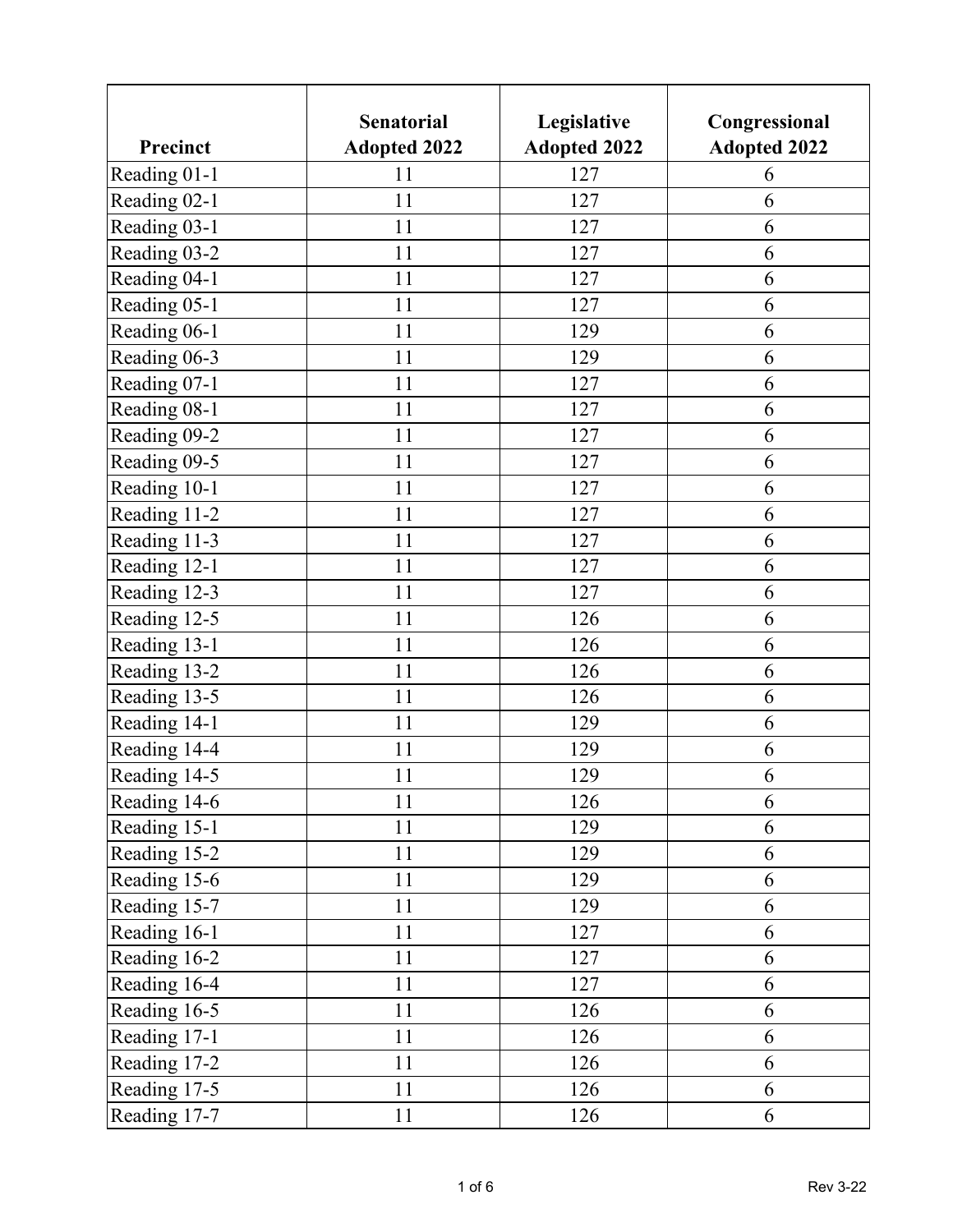|                     | <b>Senatorial</b>   | Legislative         | Congressional       |
|---------------------|---------------------|---------------------|---------------------|
| Precinct            | <b>Adopted 2022</b> | <b>Adopted 2022</b> | <b>Adopted 2022</b> |
| Reading 17-8        | 11                  | 126                 | 6                   |
| Reading 18-1        | 11                  | 127                 | 6                   |
| Reading 18-2        | 11                  | 127                 | 6                   |
| Reading 18-3        | 11                  | 127                 | 6                   |
| Reading 18-4        | 11                  | 127                 | 6                   |
| Reading 19-1        | 11                  | 129                 | 6                   |
| Reading 19-2        | 11                  | 129                 | 6                   |
| Albany Twp.         | 48                  | 124                 | 9                   |
| Alsace Twp. 1       | 11                  | 130                 | $\overline{4}$      |
| Alsace Twp. 2       | 11                  | 130                 | $\overline{4}$      |
| L. Alsace Twp. 1    | 11                  | 126                 | 6                   |
| L. Alsace Twp. 2    | 11                  | 126                 | 6                   |
| Amity Twp. 1        | 24                  | 128                 | $\overline{4}$      |
| Amity Twp. 2        | 24                  | 128                 | $\overline{4}$      |
| Amity Twp. 3        | 24                  | 128                 | $\overline{4}$      |
| Amity Twp. 4        | 24                  | 128                 | $\overline{4}$      |
| Amity Twp. 5        | 24                  | 128                 | $\overline{4}$      |
| Amity Twp. 6        | 24                  | 128                 | $\overline{4}$      |
| <b>Bally Boro.</b>  | 24                  | 130                 | $\overline{4}$      |
| Bechtelsville Boro. | 24                  | 130                 | $\overline{4}$      |
| Bern Twp. 1         | 48                  | 5                   | $\overline{4}$      |
| Bern Twp. 2         | 48                  | 5                   | $\overline{4}$      |
| Bern Twp. 3         | 48                  | 5                   | $\overline{4}$      |
| U. Bern Twp.        | 48                  | 124                 | 9                   |
| Bernville Boro.     | 48                  | 5                   | 9                   |
| Bethel Twp.         | 48                  | 5                   | 9                   |
| Birdsboro Boro. 1   | 44                  | 128                 | 6                   |
| Birdsboro Boro. 2   | 44                  | 128                 | 6                   |
| Boyertown Boro. 1   | 24                  | 130                 | $\overline{4}$      |
| Boyertown Boro. 2   | 24                  | 130                 | $\overline{4}$      |
| Brecknock Twp. 1    | 13                  | 99                  | 6                   |
| Brecknock Twp. 2    | 13                  | 99                  | 6                   |
| Caernarvon Twp. 1   | 13                  | 128                 | 6                   |
| Caernarvon Twp. 2   | 13                  | 128                 | 6                   |
| Centre Twp. 1       | 48                  | 5                   | 9                   |
| Centre Twp. 2       | 48                  | 5                   | 9                   |
| Centerport Boro.    | 48                  | 5                   | 9                   |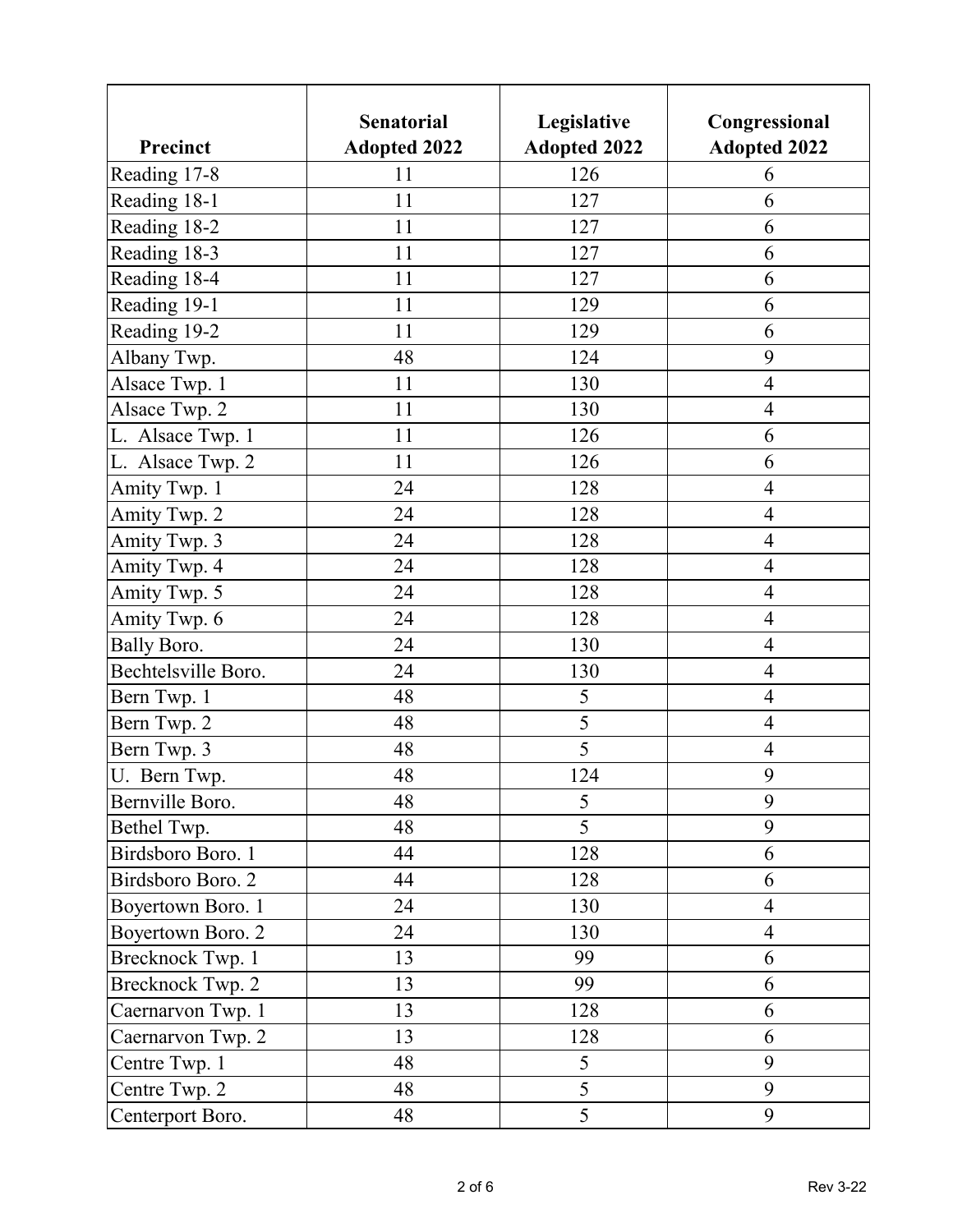|                      | <b>Senatorial</b>   | Legislative         | Congressional       |
|----------------------|---------------------|---------------------|---------------------|
| Precinct             | <b>Adopted 2022</b> | <b>Adopted 2022</b> | <b>Adopted 2022</b> |
| Colebrookdale Twp. 1 | 24                  | 130                 | 4                   |
| Colebrookdale Twp. 2 | 24                  | 130                 | $\overline{4}$      |
| Cumru Twp. 01        | 11                  | 128                 | 6                   |
| Cumru Twp. 02        | 11                  | 128                 | 6                   |
| Cumru Twp. 03        | 11                  | 99                  | 6                   |
| Cumru Twp. 04        | 11                  | 128                 | 6                   |
| Cumru Twp. 05        | 11                  | 99                  | 6                   |
| Cumru Twp. 06        | 11                  | 127                 | 6                   |
| Cumru Twp. 07        | 11                  | 127                 | 6                   |
| District Twp.        | 24                  | 130                 | $\overline{4}$      |
| Douglass Twp. 1      | 24                  | 128                 | $\overline{4}$      |
| Douglass Twp. 2      | 24                  | 128                 | $\overline{4}$      |
| Earl Twp. 1          | 24                  | 130                 | $\overline{4}$      |
| Earl Twp. 2          | 24                  | 130                 | $\overline{4}$      |
| Exeter Twp. 1        | 11                  | 128                 | 6                   |
| Exeter Twp. 2        | 11                  | 128                 | 6                   |
| Exeter Twp. 3        | 11                  | 128                 | 6                   |
| Exeter Twp. 4        | 11                  | 126                 | 6                   |
| Exeter Twp. 5        | 11                  | 126                 | 6                   |
| Exeter Twp. 6        | 11                  | 128                 | 6                   |
| Exeter Twp. 7        | 11                  | 128                 | 6                   |
| Exeter Twp. 8        | 11                  | 128                 | 6                   |
| Exeter Twp. 9        | 11                  | 128                 | 6                   |
| Exeter Twp. 10-1     | 11                  | 128                 | 6                   |
| Exeter Twp. 10-2     | 11                  | 128                 | $\overline{4}$      |
| Exeter Twp. 11       | 11                  | 126                 | 6                   |
| Fleetwood Boro. 1    | 11                  | 130                 | $\overline{4}$      |
| Fleetwood Boro. 2    | 11                  | 130                 | $\overline{4}$      |
| Greenwich Twp. 1     | 48                  | 124                 | $\overline{4}$      |
| Greenwich Twp. 2     | 48                  | 124                 | $\overline{4}$      |
| Hamburg Boro. 1      | 48                  | 124                 | 9                   |
| Hamburg Boro. 2      | 48                  | 124                 | 9                   |
| Heidelberg Twp.      | 48                  | 5                   | 9                   |
| L. Heidelberg Twp. 1 | 48                  | 5                   | 9                   |
| L. Heidelberg Twp. 2 | 48                  | 5                   | $\overline{4}$      |
| L. Heidelberg Twp. 3 | 48                  | 5                   | $\overline{4}$      |
| N. Heidelberg Twp.   | 48                  | $\overline{5}$      | 9                   |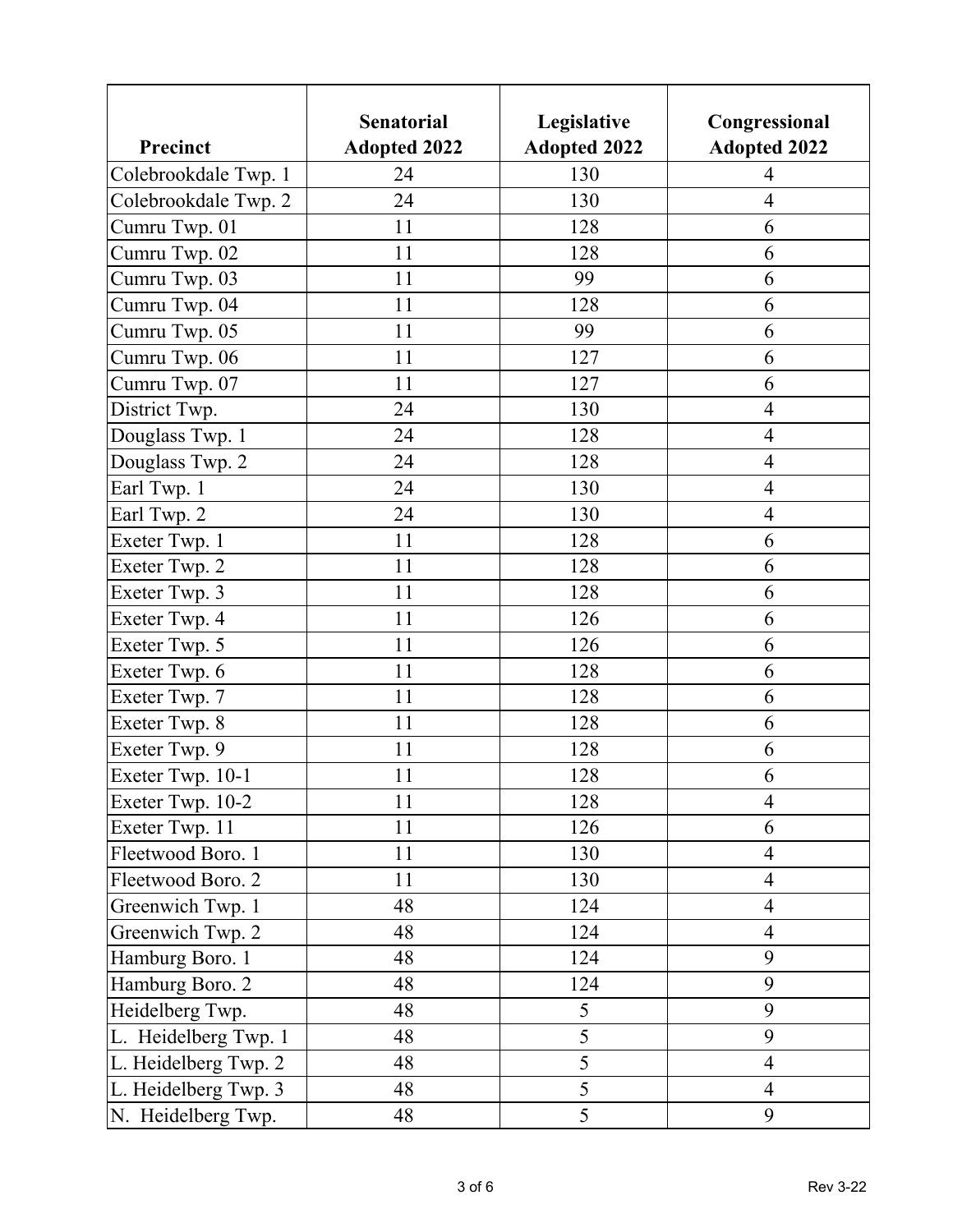|                      | <b>Senatorial</b>   | Legislative         | Congressional       |
|----------------------|---------------------|---------------------|---------------------|
| Precinct             | <b>Adopted 2022</b> | <b>Adopted 2022</b> | <b>Adopted 2022</b> |
| S. Heidelberg Twp. 1 | 48                  | 5                   | 9                   |
| S. Heidelberg Twp. 2 | 48                  | 5                   | 9                   |
| S. Heidelberg Twp. 3 | 48                  | 5                   | 9                   |
| Hereford Twp. 1      | 24                  | 130                 | 4                   |
| Hereford Twp. 2      | 24                  | 130                 | $\overline{4}$      |
| Jefferson Twp.       | 48                  | 5                   | 9                   |
| Kenhorst Boro. 1     | 11                  | 127                 | 6                   |
| Kenhorst Boro. 2     | 11                  | 127                 | 6                   |
| Kutztown Boro. 1     | 11                  | 124                 | $\overline{4}$      |
| Kutztown Boro. 2     | 11                  | 124                 | $\overline{4}$      |
| Laureldale Boro. 1   | 11                  | 126                 | $\overline{4}$      |
| Laureldale Boro. 2   | 11                  | 126                 | $\overline{4}$      |
| Lenhartsville Boro.  | 48                  | 124                 | $\overline{4}$      |
| Longswamp Twp. 1     | 24                  | 130                 | $\overline{4}$      |
| Longswamp Twp. 2     | 24                  | 130                 | $\overline{4}$      |
| Lyons Boro.          | 11                  | 130                 | 4                   |
| Maidencreek Twp. 1   | 48                  | 130                 | $\overline{4}$      |
| Maidencreek Twp. 2   | 48                  | 130                 | $\overline{4}$      |
| Maidencreek Twp. 3   | 48                  | 130                 | $\overline{4}$      |
| Maidencreek Twp. 4   | 48                  | 130                 | $\overline{4}$      |
| Marion Twp.          | 48                  | 5                   | 9                   |
| Maxatawny Twp. 1     | 11                  | 124                 | $\overline{4}$      |
| Maxatawny Twp. 2     | 11                  | 124                 | $\overline{4}$      |
| Maxatawny Twp. 3     | 11                  | 124                 | $\overline{4}$      |
| Mount Penn Boro.     | 11                  | 126                 | 6                   |
| Mohnton Boro.        | 11                  | 99                  | 6                   |
| Muhlenberg Twp. 1    | 11                  | 126                 | $\overline{4}$      |
| Muhlenberg Twp. 2    | 11                  | 126                 | $\overline{4}$      |
| Muhlenberg Twp. 3    | 11                  | 126                 | $\overline{4}$      |
| Muhlenberg Twp. 4    | 11                  | 126                 | $\overline{4}$      |
| Muhlenberg Twp. 5    | 11                  | 126                 | $\overline{4}$      |
| Muhlenberg Twp. 6    | 11                  | 126                 | $\overline{4}$      |
| Muhlenberg Twp. 7    | 11                  | 126                 | $\overline{4}$      |
| Muhlenberg Twp. 8    | 11                  | 126                 | $\overline{4}$      |
| Muhlenberg Twp. 9    | 11                  | 126                 | $\overline{4}$      |
| Muhlenberg Twp. 10   | 11                  | 126                 | $\overline{4}$      |
| Oley Twp. 1          | 11                  | 130                 | $\overline{4}$      |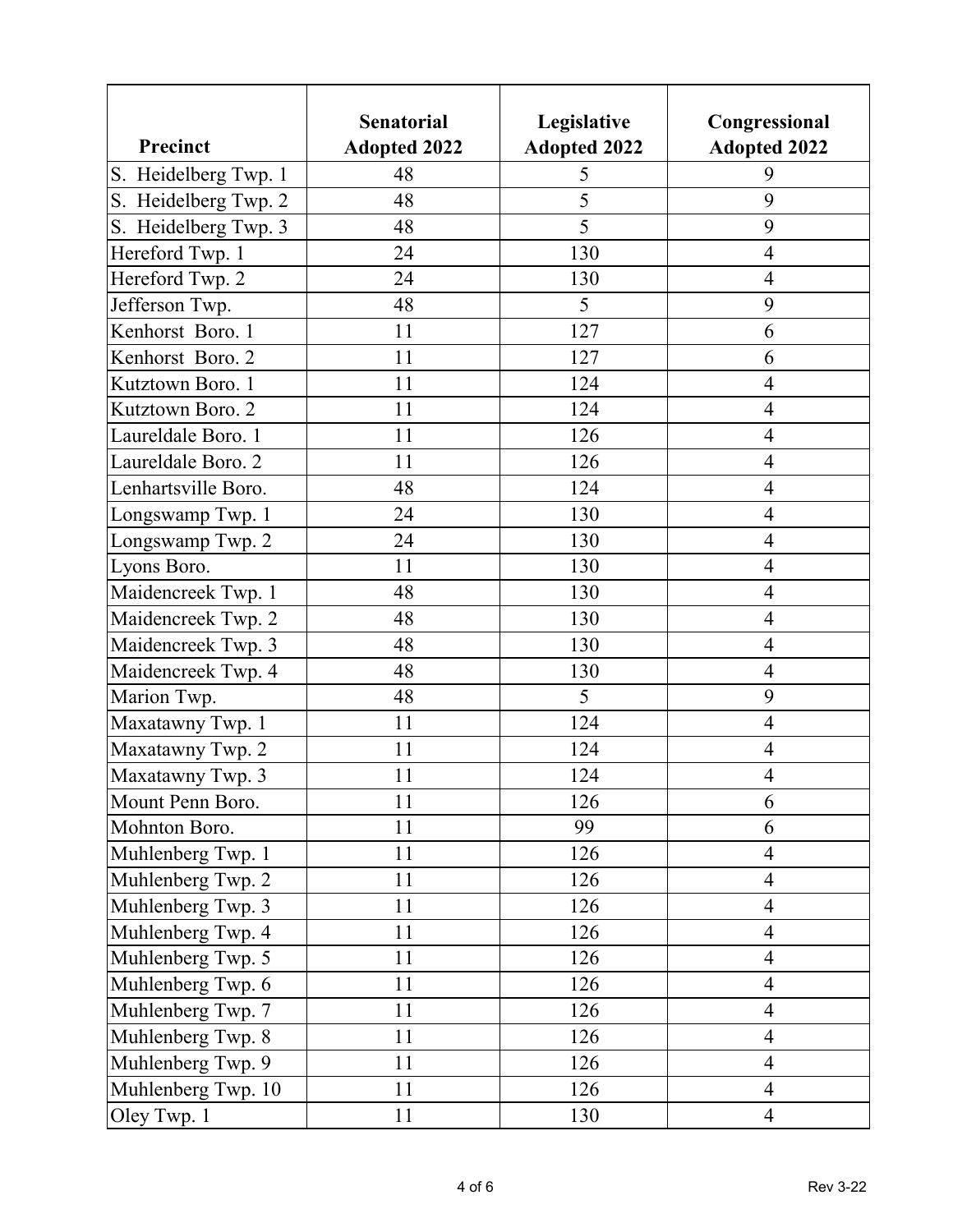|                        | <b>Senatorial</b>   | Legislative         | Congressional       |
|------------------------|---------------------|---------------------|---------------------|
| Precinct               | <b>Adopted 2022</b> | <b>Adopted 2022</b> | <b>Adopted 2022</b> |
| Oley Twp. 2            | 11                  | 130                 | 4<br>$\overline{4}$ |
| Ontelaunee Twp.        | 48                  | 5<br>5              | 9                   |
| Penn Twp.              | 48                  |                     |                     |
| Perry Twp. 1-1         | 48                  | 5                   | 9                   |
| Perry Twp. 1-2         | 48                  | 5                   | $\overline{4}$      |
| Pike Twp.              | 24                  | 130                 | 4                   |
| Richmond Twp.          | 11                  | 130                 | $\overline{4}$      |
| Robeson Twp. 1         | 13                  | 128                 | 6                   |
| Robeson Twp. 2         | 13                  | 128                 | 6                   |
| Robeson Twp. 3         | 13                  | 128                 | 6                   |
| Robeson Twp. 4         | 13                  | 128                 | 6                   |
| Robesonia Boro.        | 48                  | 5                   | 9                   |
| Rockland Twp. 1        | 24                  | 130                 | $\overline{4}$      |
| Rockland Twp. 2        | 24                  | 130                 | $\overline{4}$      |
| Ruscombmanor Twp. 1    | 11                  | 130                 | $\overline{4}$      |
| Ruscombmanor Twp. 2    | 11                  | 130                 | $\overline{4}$      |
| Shillington Boro. 1    | 11                  | 127                 | 6                   |
| Shillington Boro. 2    | 11                  | 127                 | 6                   |
| Shoemakersville Boro.  | 48                  | 5                   | 9                   |
| Sinking Spring Boro. 1 | 11                  | 129                 | 6                   |
| Sinking Spring Boro. 2 | 11                  | 129                 | 6                   |
| Spring Twp. 1          | 11                  | 129                 | 6                   |
| Spring Twp. 2          | 11                  | 129                 | 6                   |
| Spring Twp. 3          | 11                  | 129                 | 6                   |
| Spring Twp. 4          | 11                  | 129                 | 6                   |
| Spring Twp. 5          | 11                  | $5\overline{)}$     | 6                   |
| Spring Twp. 6          | 11                  | 129                 | 6                   |
| Spring Twp. 7          | 11                  | 5                   | 6                   |
| Spring Twp. 8          | 11                  | 5                   | 6                   |
| Spring Twp. 9          | 11                  | 129                 | 6                   |
| Spring Twp. 10         | 11                  | 129                 | 6                   |
| Spring Twp. 11         | 11                  | 99                  | 6                   |
| Spring Twp. 12         | 11                  | 99                  | 6                   |
| Spring Twp. 13         | 11                  | 129                 | 6                   |
| St. Lawrence Boro.     | 11                  | 126                 | 6                   |
| Tilden Twp.            | 48                  | 124                 | 9                   |
| Topton Boro.           | 24                  | 130                 | $\overline{4}$      |